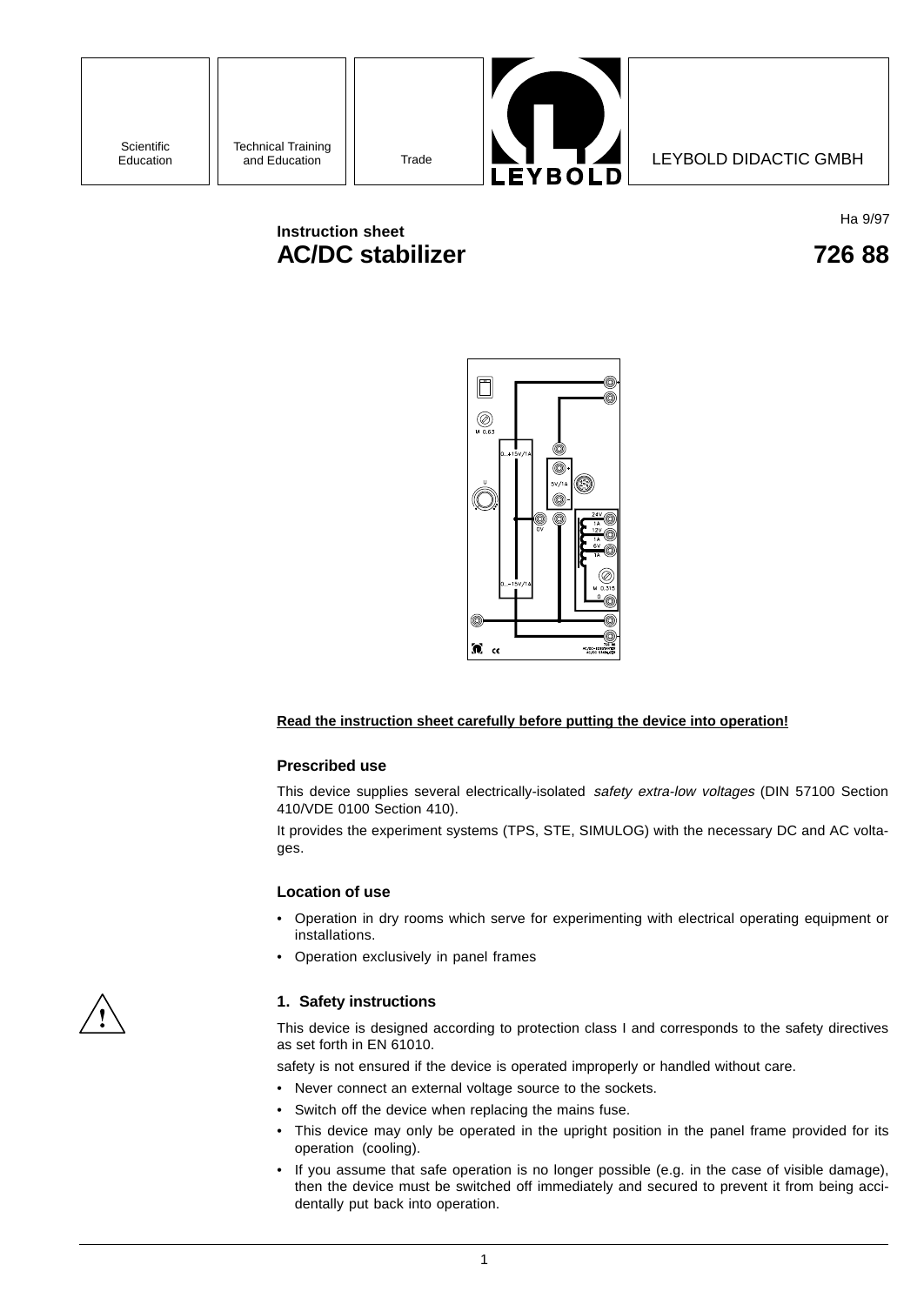

# **2. Description**

|                         | 1 Mains switch, illuminated                                        |
|-------------------------|--------------------------------------------------------------------|
|                         | 2 Mains fuse M 0.63                                                |
| DC voltage (variable)   | 3 Voltage regulator, (0±15 V DC)                                   |
|                         | 4 Output (0+15 V DC/1 A)                                           |
|                         | <b>① Output (0 V) for (0±15 V DC/1 A)</b>                          |
|                         | <b>6 Output (0-15 V DC/1 A)</b>                                    |
| <b>AC voltage</b>       | 7) Transformer fuse M 0.315                                        |
|                         | <b>8 Output, (24 V AC/1 A)</b>                                     |
|                         | <b>9 Output, (12 V AC/1 A)</b>                                     |
|                         | 10 Output, (6 V AC/1 A)                                            |
|                         | 10 Output, (0 V)                                                   |
| DC voltage (fixed)      | 12 Output, (+5 V DC/1 A), potential-free from other output voltage |
|                         | $(1)$ Output, $(-)$ for $(+5 \vee DC)$                             |
|                         | 4 DIN socket for power supply to the SIMULOG system                |
|                         | 19 Connection sockets                                              |
|                         | 3. Operation                                                       |
| Voltage regulator       | Continuous adjustment of the output voltages $±15$ V DC.           |
| Mains fuse (M 0.63)     | In the case of a defective fuse:                                   |
|                         | • Switch off the device                                            |
|                         | Eliminate fault source                                             |
|                         | Replace fuse M 0.63 (do not use any other type of fuse!)<br>٠      |
| <b>Transformer fuse</b> | In the case of defective fuse:                                     |
| (M 0.315)               | Switch off device<br>٠                                             |
|                         | Eliminate fault source                                             |
|                         | Replace fuse M 0.315(do not use any other type of fuse!)           |